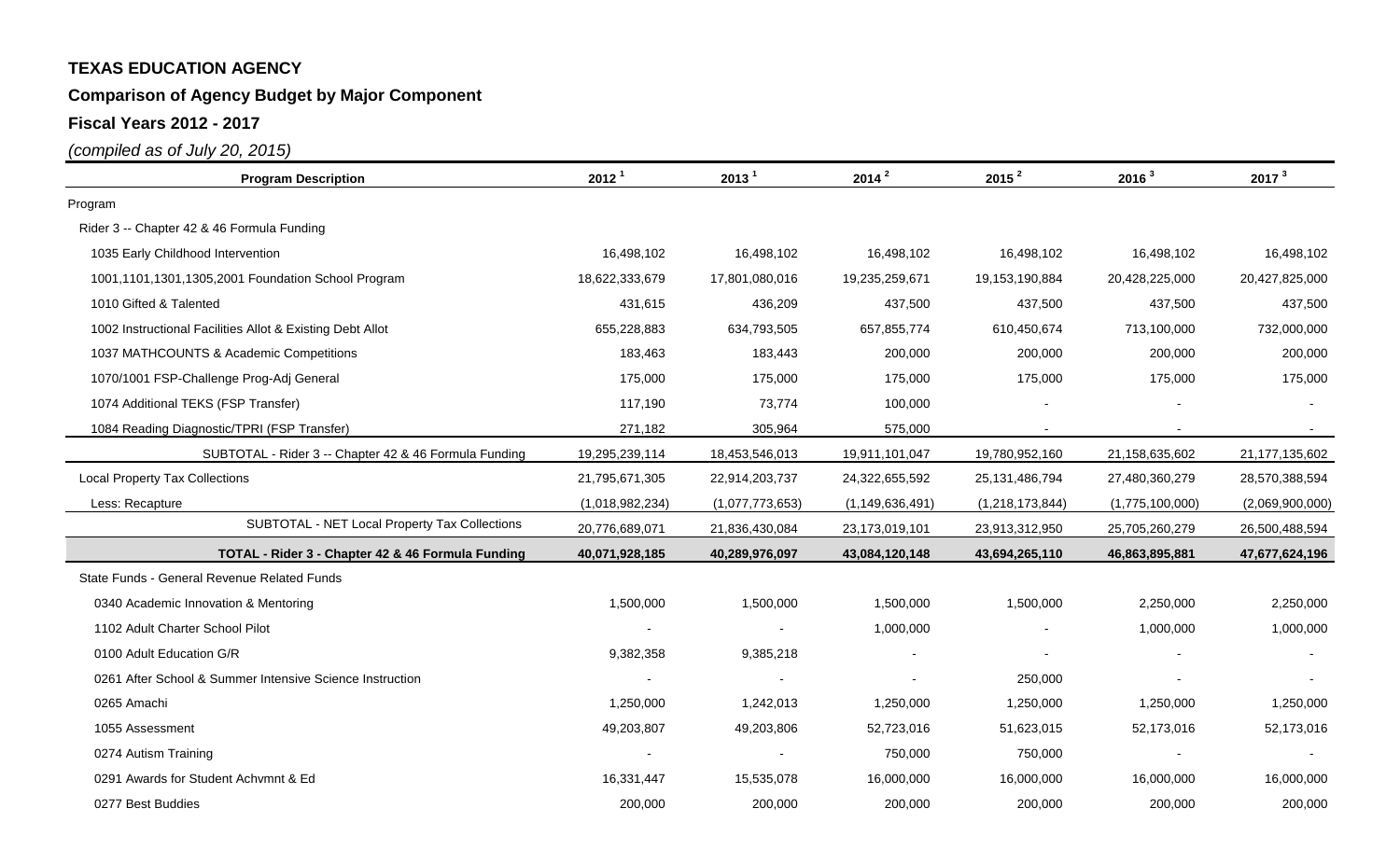# **Comparison of Agency Budget by Major Component**

**Fiscal Years 2012 - 2017**

| <b>Program Description</b>                              | 2012 <sup>1</sup> | 2013 <sup>1</sup> | $2014^2$    | 2015 <sup>2</sup>        | 2016 <sup>3</sup> | 2017 <sup>3</sup> |
|---------------------------------------------------------|-------------------|-------------------|-------------|--------------------------|-------------------|-------------------|
| 0347 Campus Turnaround Team                             | 200,000           | 2,780,754         | 1,750,000   | 1,750,000                | 1,750,000         | 1,750,000         |
| 1075 Charter School Tech Assist Network                 | 500,000           | 500,000           |             |                          |                   |                   |
| 0958 Communities in Schools                             | 9,749,123         | 9,701,022         | 15,471,815  | 15,471,816               | 15,521,816        | 15,521,816        |
| 1044 Early Childhood School Readiness                   | 3,500,000         | 3,499,006         | 3,500,000   | 3,500,000                | 3,500,000         | 3,500,000         |
| 0341 Early College High School                          | 1,740,778         | 4,001,540         | 1,500,000   | 1,500,000                | 3,000,000         | 3,000,000         |
| 0256 ESC Dyslexia                                       | 125,000           | 121,804           | 125,000     | 125,000                  | 125,000           | 125,000           |
| 0352 FitnessGram Program                                |                   |                   | 4,500,000   | 500,000                  | 1,000,000         | 1,000,000         |
| 1030 FSP Texas Juvenile Justice Department              | 4,773,341         | 3,686,539         | 4,737,281   | 4,540,500                | 4,113,195         | 3,803,493         |
| 1033 Funding for Juvenile Justice Alternative Education | 8,570,701         | 8,614,302         | 8,614,302   | 8,614,302                | 6,250,000         | 6,250,000         |
| 0110 GR-MOE TANF                                        | 2,000,000         | 2,000,000         |             |                          |                   |                   |
| 0300 GR - School Lunch Matching                         | 14,446,031        | 14,021,763        | 14,618,341  | 14,618,341               | 14,618,341        | 14,618,341        |
| 0263 High Quality Pre-K Grant Program                   |                   |                   |             |                          | 59,000,000        | 59,000,000        |
| 1016 Incentive Aid                                      | 1,268,773         | 1,581,537         | 1,653,109   | 1,500,000                | 1,500,000         | 1,500,000         |
| 2500 Instructional Materials                            | 285,936,248       | 208,477,686       | 532,602,467 | 419,335,208              | 1,044,869,326     |                   |
| 2500 Open Source Instructional Materials                |                   |                   |             |                          | 10,000,000        |                   |
| 0268 Literacy Achievement Academies                     |                   |                   |             |                          | 9,334,709         | 8,481,837         |
| 0281 Math Achievement Academies                         |                   |                   |             | $\overline{\phantom{a}}$ | 14,334,709        | 8,481,837         |
| 0243 Non-Ed Comm Based Support                          | 968,752           | 613,130           | 987,300     | 987,300                  | 987,300           | 987,300           |
| 0241 Online College Prep                                | 1,658,220         | 2,153,851         | 1,000,000   |                          |                   |                   |
| 0292 Project Share                                      |                   |                   | 9,000,000   | 9,000,000                | 9,000,000         | 9,000,000         |
| 0264 Reading Excellence Team Pilot                      |                   |                   |             |                          | 1,539,136         | 1,531,136         |
| 0275 Public School Teachers                             |                   |                   | 800,000     | 300,000                  |                   |                   |
| 0253 Reasoning Mind                                     |                   |                   | 4,500,000   | 4,500,000                | 2,000,000         | 2,000,000         |
| 1022 Regional Day Schools Deaf                          | 32,910,857        | 32,613,901        | 33,133,200  | 33,133,200               | 33,133,200        | 33, 133, 200      |
| 0280 Regional Education Service Centers                 | 12,500,000        | 12,493,961        | 12,500,000  | 12,500,000               | 12,500,000        | 12,500,000        |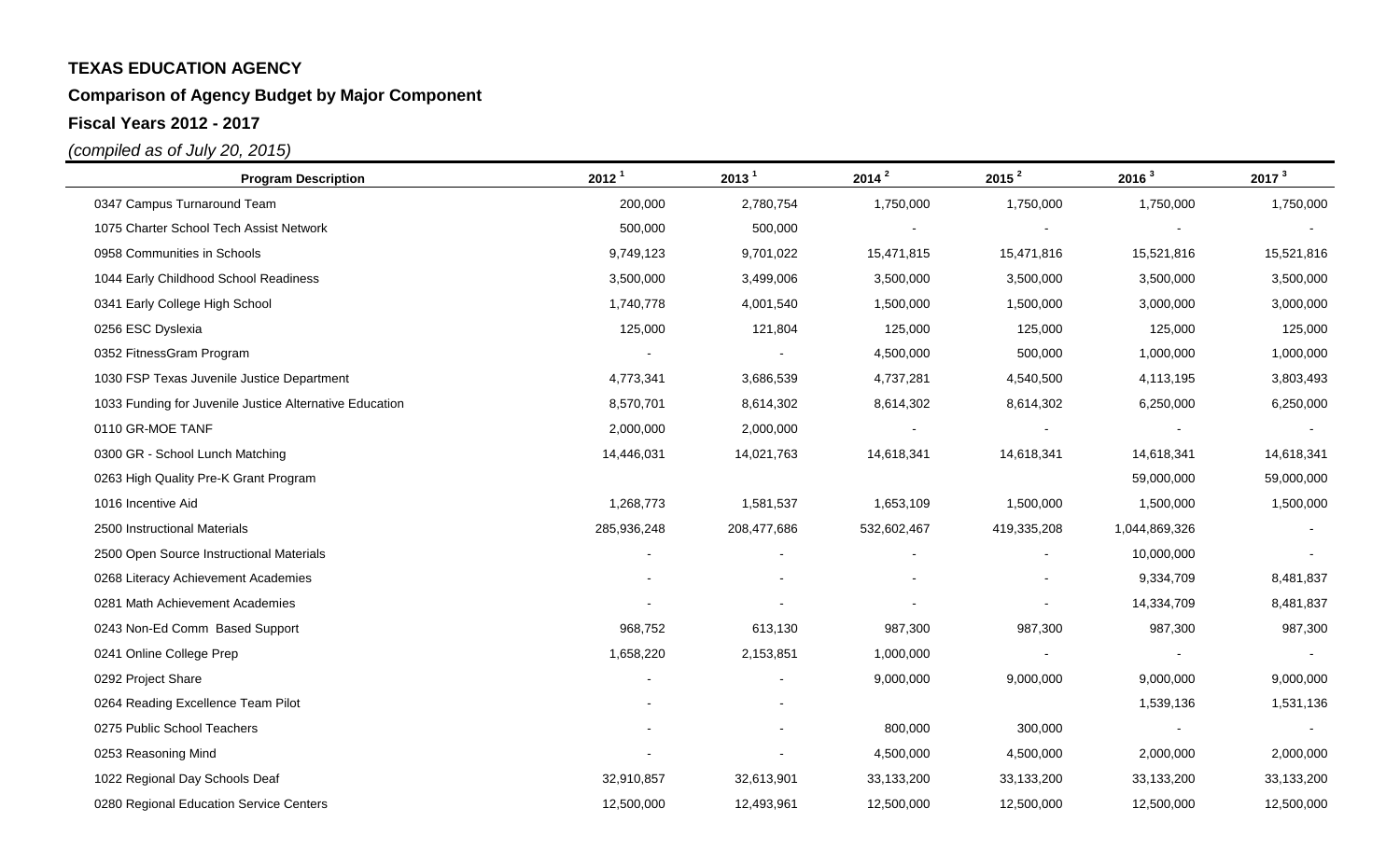# **Comparison of Agency Budget by Major Component**

**Fiscal Years 2012 - 2017**

| <b>Program Description</b>                                         | 2012 <sup>1</sup>        | 2013 <sup>1</sup>        | $2014^2$                 | $2015^2$      | 2016 <sup>3</sup> | 2017 <sup>3</sup> |
|--------------------------------------------------------------------|--------------------------|--------------------------|--------------------------|---------------|-------------------|-------------------|
| 0266 Read-To-Learn (RTL) Academies                                 | $\overline{\phantom{a}}$ |                          |                          |               | 7,020,252         | 4,090,874         |
| 22XX Specialty License Plates (GR Dedicated)                       | 332,304                  | 295,579                  | 31,906                   | 33,496        | 32,701            | 32,701            |
| 0351 Steroid Testing                                               | 650,000                  | 650,000                  | 500,000                  | 500,000       |                   |                   |
| 0240,0252 Student Success Initiative                               | 2,250,000                | 19,834,875               | 35,250,000               | 25,250,000    | 15,850,000        | 15,850,000        |
| 1019 Students with Visual Impairments                              | 5,562,000                | 5,588,548                | 5,655,268                | 5,655,268     | 5,655,268         | 5,655,268         |
| 0254 Subsidy for Certification Examination                         | $\overline{\phantom{a}}$ |                          | 500,000                  | 500,000       | 500,000           | 500,000           |
| 0371 Supp Education & Academic Readiness                           | 5,590,000                | 11,910,000               |                          |               |                   |                   |
| 1046 Supp Funding for PreKindergarten                              | $\blacksquare$           | $\overline{\phantom{a}}$ | 15,000,000               | 15,000,000    | 15,000,000        | 15,000,000        |
| 0271 Teach For America                                             | 4,000,000                | 4,000,000                | 6,000,000                | 6,000,000     | 6,000,000         | 6,000,000         |
| 1001 Temporary Transition Aid for Retirement Contribution to TRS   |                          |                          | $\overline{\phantom{a}}$ | 330,000,000   |                   |                   |
| 0250 Texas Advanced Placement Init                                 | 6,923,959                | 5,770,689                | 8,150,000                | 8,150,000     | 8,150,000         | 8,150,000         |
| 0262 Texas Science, Technology, Engineering & Mathematics (T-STEM) |                          |                          | 1,500,000                | 1,500,000     | 1,500,000         | 1,500,000         |
| 0456 Texas High School Project Evaluation                          | 82,628                   | 107,835                  | $\overline{\phantom{a}}$ |               |                   |                   |
| 0927 THECB-Project Share Platform                                  | 311,400                  |                          |                          |               |                   |                   |
| 0272 Virtual School Network                                        | 3,963,838                | 3,821,265                | 4,000,000                | 4,000,000     | 4,000,000         | 4,000,000         |
| 1067 Windham School District                                       | 47,500,000               | 47,500,000               | 52,500,000               | 50,500,000    | 52,500,000        | 50,500,000        |
| <b>TOTAL - State Funds - General Revenue Related Funds</b>         | 535,881,565              | 483,405,702              | 853,503,005              | 1,050,537,446 | 1,437,157,969     | 370,335,819       |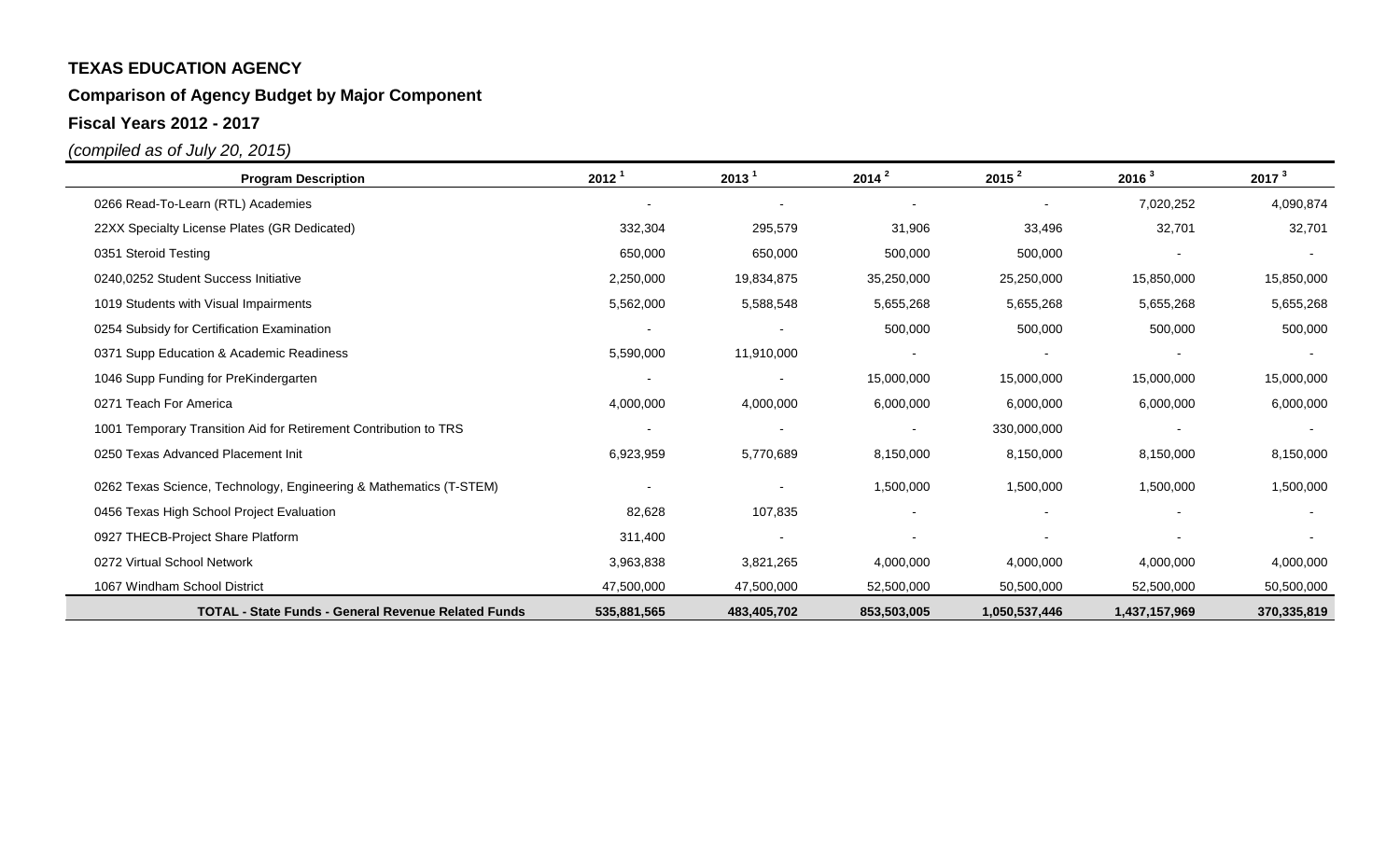# **Comparison of Agency Budget by Major Component**

**Fiscal Years 2012 - 2017**

| <b>Program Description</b>                             | 2012 <sup>1</sup> | 2013 <sup>1</sup> | 2014 <sup>2</sup> | 2015 <sup>2</sup> | 2016 <sup>3</sup> | 2017 <sup>3</sup> |
|--------------------------------------------------------|-------------------|-------------------|-------------------|-------------------|-------------------|-------------------|
| Interagency Contracts & Other Funds                    |                   |                   |                   |                   |                   |                   |
| 0913/3913 Early Childhood Education                    | 951,858           | 975,005           | 500,000           | 500,000           | 500,000           | 500,000           |
| 0914/3914 Early Childhood State Center@UTHSC           | 6,915,771         | 7,285,012         | 11,700,000        | 11,700,000        | 11,700,000        | 11,700,000        |
| 0915/3915 IAC w/ TWC - Child Care & Dev Block Grant    | 4,732,551         | 4,414,988         |                   |                   |                   |                   |
| 0924 TWC Adult Ed State GR IAC                         |                   | 614,407           |                   |                   |                   |                   |
| 22xx Specialty License Plates (Fund 0802)              |                   |                   | 325,000           | 325,000           | 325,000           | 325,000           |
| <b>TOTAL - Interagency Contracts &amp; Other Funds</b> | 12,600,180        | 13,289,412        | 12,525,000        | 12,525,000        | 12,525,000        | 12,525,000        |
| <b>Federal Funds</b>                                   |                   |                   |                   |                   |                   |                   |
| 3625 Temporary Assistance for Needy Families (TANF)    | 3,410,381         | 3,568,583         |                   |                   |                   |                   |
| 3630 Communities In Schools - TANF                     | 3,815,483         | 3,815,855         | 3,815,990         | 3,665,990         | 3,815,990         | 3,815,990         |
| 3911 Infants & Toddlers with Disabilities              | 71,746            | 4,632             | 85,373            | 85,373            | 85,373            | 85,373            |
| 4100 Adult Education                                   | 54,820,718        | 3,957,526         |                   |                   |                   |                   |
| 4101 Workforce Investment Act                          | 2,937,478         |                   |                   |                   |                   |                   |
| 4200 Voc Ed- Basic Grants to States                    | 64,511,345        | 57,305,013        | 57,567,763        | 63,089,841        | 63,089,841        | 63,089,841        |
| 4600 McKinney-Education Of Homeless Children           | 6,618,672         | 683,465           | 5,828,336         | 5,833,850         | 5,833,850         | 5,833,850         |
| 5106 AP/IB Test Fee Subsidies                          | 1,826,986         | 2,330,880         | 3,018,808         | 2,508,284         | 2,763,546         | 2,763,546         |
| 5110 GEAR-UP                                           | 3,213,540         | 3,361,992         | 4,570,000         | 4,675,000         | 4,675,000         | 4,675,000         |
| 5501 Education Jobs Fund                               | 158,273           |                   |                   |                   |                   |                   |
| 5520 ARRA, Title I Priority Schools                    | 55,856,777        | 7,869,646         |                   |                   |                   |                   |
| 5590 ARRA, SLDS                                        |                   |                   |                   |                   |                   |                   |
| 5600 Troops to Teachers                                | 200,000           | 240,000           | 250,000           | 250,000           | 250,000           | 250,000           |
| 5900 Charter School Program SEA                        | 8,985,860         | 5,271,437         | 4,406,887         | 3,150,000         | 3,150,000         | 3,150,000         |
| 6101 TTL I, A - Grants to LEAs                         | 1,302,645,595     | 1,332,779,850     | 1,299,753,392     | 1,308,899,904     | 1,308,899,904     | 1,308,899,904     |
| 6107 TTL I SIP Academy Grant                           | 43,024,980        | 15,981,006        | 45,947,344        | 43,870,528        | 43,870,528        | 43,870,528        |
| 6108 TTL I, PRT D Sub1-Neg & Delinq                    | 2,963,503         | 2,608,226         | 1,899,241         | 2,101,568         | 1,276,568         | 1,276,568         |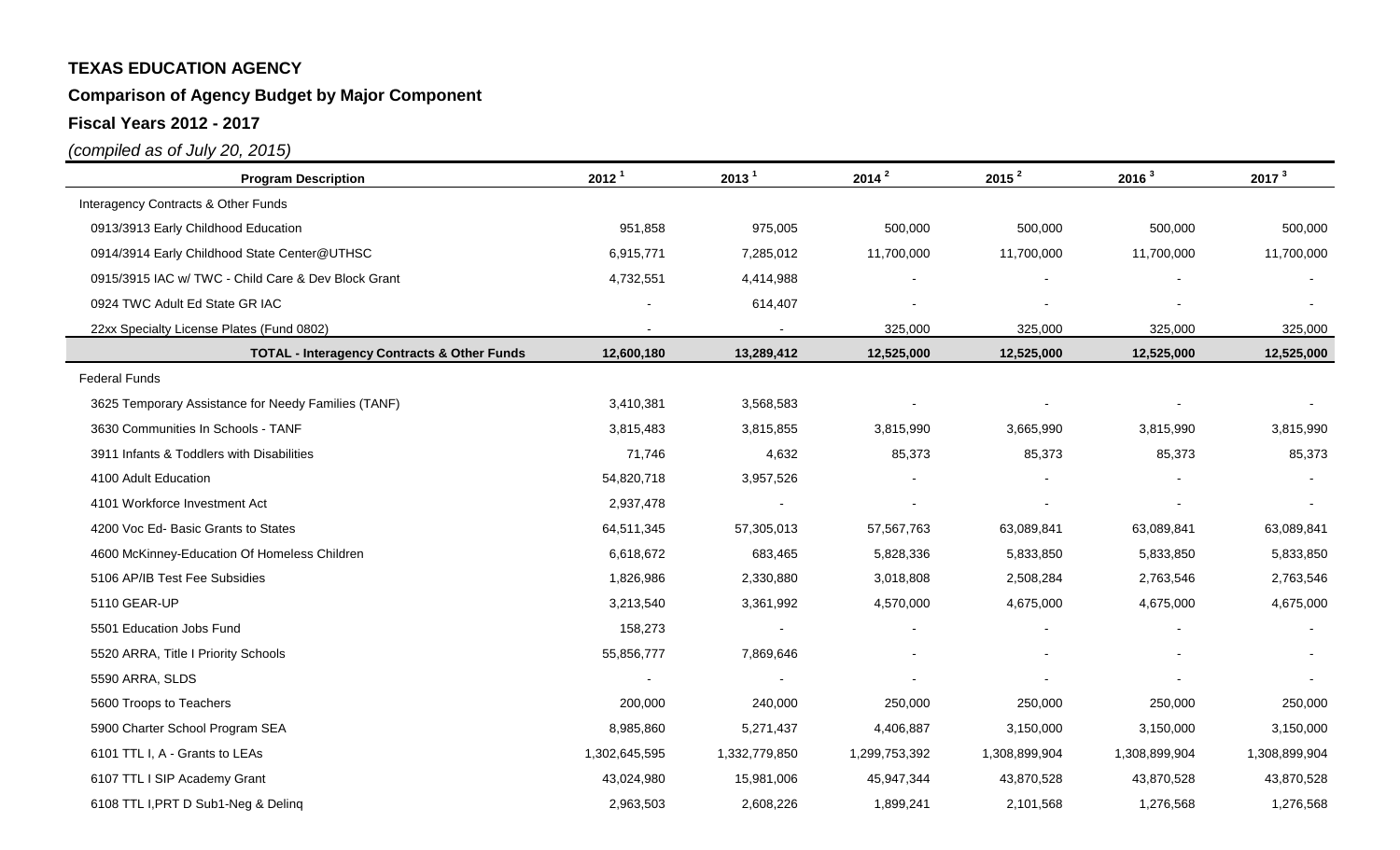# **Comparison of Agency Budget by Major Component**

**Fiscal Years 2012 - 2017**

| <b>Program Description</b>                    |                              | 2012 <sup>1</sup> | 2013 <sup>1</sup> | $2014^2$       | 2015 <sup>2</sup> | 2016 <sup>3</sup> | 2017 <sup>3</sup> |
|-----------------------------------------------|------------------------------|-------------------|-------------------|----------------|-------------------|-------------------|-------------------|
| 6150 TTL I, PRT C ED OF MIGRATORY C           |                              | 58,447,545        | 52,559,685        | 57,394,379     | 57,553,733        | 57,553,733        | 57, 553, 733      |
| 6152 MEP Consortium                           |                              | 64,663            | 62,003            | 60,000         | 60,000            | 60,000            | 60,000            |
| 6350 State Longitudinal Data System           |                              | 357,812           | 683,835           |                |                   |                   |                   |
| 6460 Striving Readers                         |                              | 63,666,666        | 57,652,194        | 54,139,918     | 53,778,330        | 53,778,330        | 53,778,330        |
| 6600 IDEA-B Formula                           |                              | 986,853,345       | 946,289,915       | 909,129,781    | 978,921,731       | 978,921,731       | 978,921,731       |
| 6610 IDEA-B Preschool Grant                   |                              | 22,480,197        | 18,312,384        | 20,648,960     | 20,822,030        | 20,822,030        | 20,822,030        |
| 6625 IDEA-D Deaf Blind                        |                              | 564,086           | 635,340           |                |                   |                   |                   |
| 6710 ENGLISH Lang Acquisition                 |                              | 97,065,727        | 96,853,645        | 95,757,294     | 100,930,041       | 100,930,041       | 100,930,041       |
| 6750 Tx Kindergarten Entry Assess System      |                              | $\blacksquare$    |                   | 790,959        | 1,091,267         | 1,135,942         | 840,964           |
| 6921 HIV Prevention Education                 |                              |                   | 62,200            |                |                   |                   |                   |
| 6944 Title II, Pt B -Math & Science           |                              | 16,659,910        | 16,513,430        | 13,666,475     | 14,472,367        | 14,472,367        | 14,472,367        |
| 6945 TTL II PT A-Teacher & Principal Training |                              | 188,433,897       | 193,511,572       | 181,462,628    | 181,252,559       | 181,252,559       | 181,252,559       |
| 6950 After School Learning Ctr Form           |                              | 121,189,633       | 126,070,656       | 99,239,475     | 103,782,632       | 103,782,632       | 103,782,632       |
| 6955 Grants for Student Assessments           |                              | 24,433,955        | 29,933,911        | 17,806,523     | 18,856,446        | 18,856,446        | 18,856,446        |
| 6955 Summer School LEP                        |                              | 3,787,731         | 3,798,887         | 3,800,000      | 3,800,000         | 3,800,000         | 3,800,000         |
| 6960 Rural & Low Income Schools               |                              | 6,089,098         | 6,743,646         | 6,112,068      | 6,112,563         | 6,112,563         | 6,112,563         |
| 7130 National School Lunch Prg-NSLP           |                              | 1,206,658,901     | 1,288,132,126     | 1,341,944,215  | 1,390,784,762     | 1,446,416,152     | 1,504,272,799     |
| 7140 School Breakfast Program                 |                              | 455,240,454       | 485,088,767       | 513,632,058    | 535,630,684       | 562,412,218       | 590,532,829       |
| 7500 ST Developmental Disabilities            |                              | 4,400,036         | 1,923,924         | 3,306,964      | 3,029,064         | 3,029,064         | 3,029,064         |
|                                               | <b>TOTAL - Federal Funds</b> | 4,811,454,993     | 4,764,606,231     | 4,746,034,831  | 4,909,008,547     | 4,991,046,408     | 5,076,728,688     |
|                                               | <b>TOTAL - Program</b>       | 45,431,864,923    | 45,551,277,442    | 48,696,182,984 | 49,666,336,103    | 53,304,625,258    | 53, 137, 213, 703 |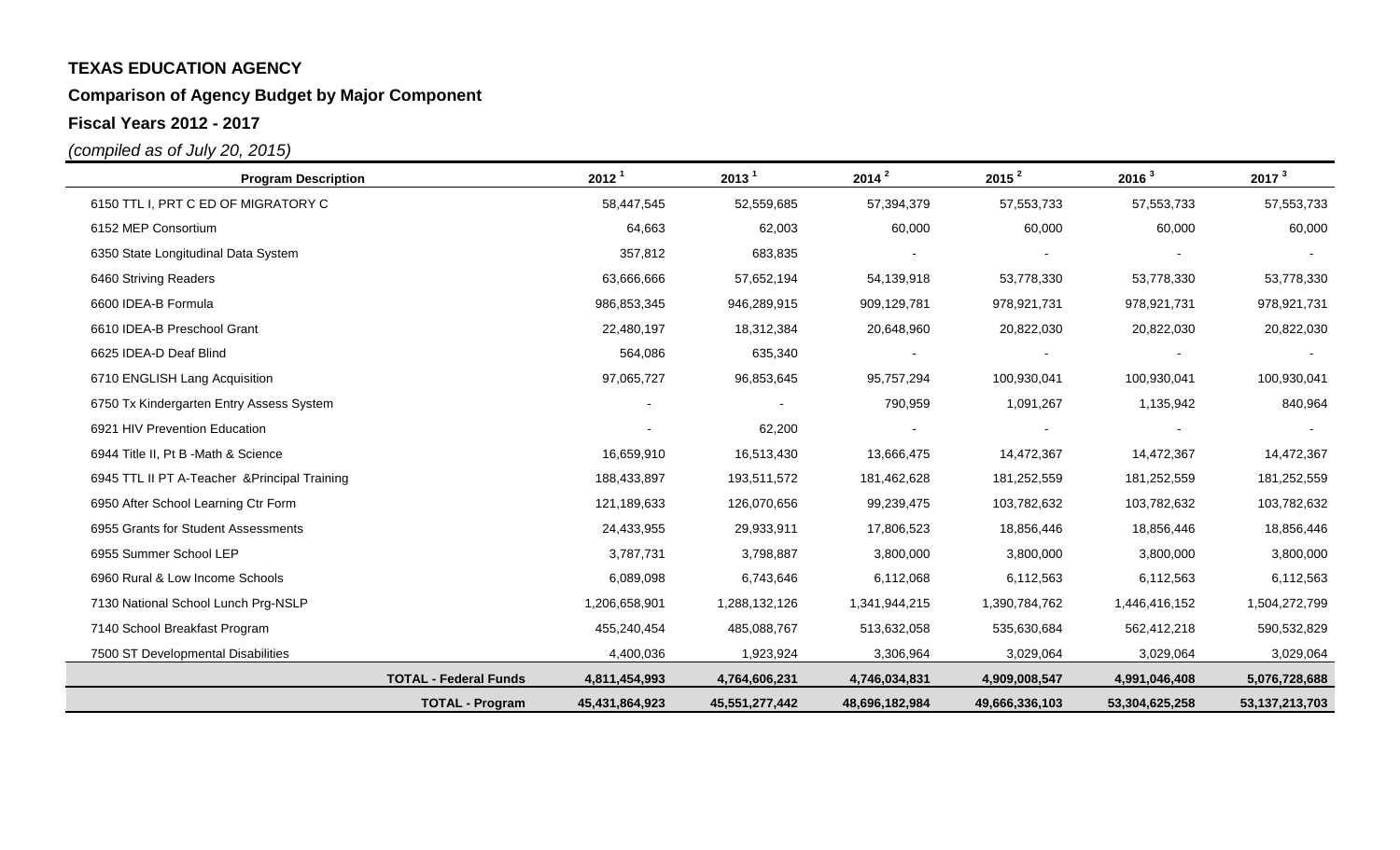### **Comparison of Agency Budget by Major Component**

**Fiscal Years 2012 - 2017**

| <b>Program Description</b>                 |                               | 2012 <sup>1</sup> | 2013 <sup>1</sup> | $2014^2$       | $2015^2$       | 2016 <sup>3</sup> | 2017 <sup>3</sup> |
|--------------------------------------------|-------------------------------|-------------------|-------------------|----------------|----------------|-------------------|-------------------|
| Administration                             |                               |                   |                   |                |                |                   |                   |
| <b>General Revenue</b>                     |                               | 33,443,510        | 33,483,251        | 42,343,346     | 41,855,539     | 40,480,552        | 40,480,552        |
| <b>Certification &amp; Assessment Fees</b> |                               | 21,930,472        | 23,680,615        | 25,295,506     | 25,319,631     | 25,336,590        | 25,336,590        |
| <b>Interagency Contracts</b>               |                               | 132,650           | 128,208           | 280,744        | 172,713        | 172,713           | 172,713           |
| <b>Federal Funds</b>                       |                               | 39,127,536        | 46,838,123        | 40,724,942     | 38,871,716     | 37,534,734        | 37,534,734        |
| Permanent School Fund                      |                               | 12,313,096        | 15,193,571        | 20,743,022     | 30,164,274     | 30,162,203        | 30,162,203        |
|                                            | <b>TOTAL - Administration</b> | 106,947,264       | 119,323,768       | 129,387,560    | 136,383,873    | 133,686,792       | 133,686,792       |
|                                            | <b>TOTAL</b>                  | 45,538,812,187    | 45,670,601,210    | 48,825,570,544 | 49,802,719,976 | 53,438,312,050    | 53,270,900,495    |
| Method of Finance                          |                               |                   |                   |                |                |                   |                   |
| <b>General Revenue Funds</b>               |                               |                   |                   |                |                |                   |                   |
| 0001 General Revenue Fund                  |                               | 110,897,534       | 125,356,777       | 166,466,564    | 150,708,642    | 245,661,694       | 236,018,572       |
| 0002 Available School Fund                 |                               | 1,118,031,221     | 2,173,975,165     | 1,228,387,264  | 1,242,150,048  | 854,365,337       | 1,923,134,663     |
| 0003 Instructional Materials Fund          |                               | 288,106,962       | 210,367,084       | 534,831,705    | 421,584,562    | 1,057,119,447     | 2,250,121         |
| 0193 Foundation School Fund                |                               | 13,732,258,288    | 9,485,454,005     | 13,882,977,468 | 13,916,844,553 | 16,069,294,944    | 14,625,115,916    |
| 0751 Certification & Assessment Fees       |                               | 21,930,472        | 23,680,615        | 25,295,506     | 25,319,631     | 25,336,590        | 25,336,590        |
| 0902 Lottery Proceeds                      |                               | 1,165,036,732     | 1,148,515,795     | 1,035,518,000  | 1,039,775,000  | 1,207,000,000     | 1,209,300,000     |
| 5135 Educator Excellence Fund              |                               | 16,331,447        | 15,535,078        | 16,000,000     | 16,000,000     |                   |                   |
|                                            | SUBTOTAL - General Revenue    | 16,452,592,656    | 13,182,884,519    | 16,889,476,507 | 16,812,382,436 | 19,458,778,012    | 18,021,155,862    |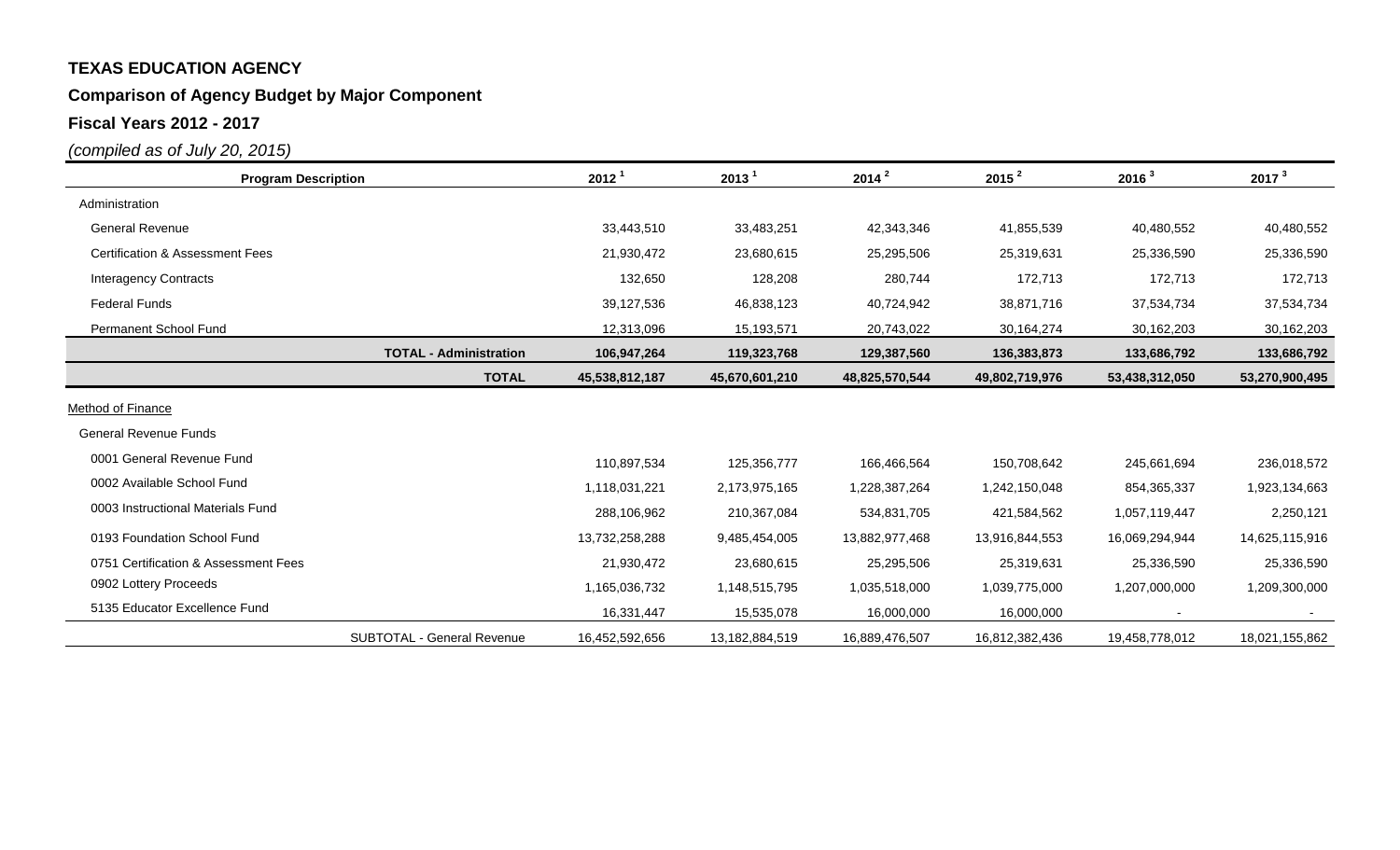# **Comparison of Agency Budget by Major Component**

**Fiscal Years 2012 - 2017**

| <b>Program Description</b>                    | 2012 <sup>1</sup> | 2013 <sup>1</sup> | $2014^2$       | 2015 <sup>2</sup> | 2016 <sup>3</sup> | 2017 <sup>3</sup> |
|-----------------------------------------------|-------------------|-------------------|----------------|-------------------|-------------------|-------------------|
| <b>General Revenue Dedicated Funds</b>        |                   |                   |                |                   |                   |                   |
| 5027 Read To Succeed Plates                   | 24,205            | 20,775            |                |                   |                   |                   |
| 5089 YMCA License Plates                      | 379               | 310               |                |                   |                   |                   |
| 5118 Knights of Columbus Plates               | 29,549            | 29,567            |                |                   |                   |                   |
| 5121 Share The Road Plates                    | 272,617           | 234,469           |                |                   |                   |                   |
| 5140 Specialty License Plates General         | 5,553             | 10,457            | 31,906         | 33,496            | 32,701            | 32,701            |
| SUBTOTAL - GR Dedicated                       | 332,303           | 295,578           | 31,906         | 33,496            | 32,701            | 32,701            |
| <b>Federal Funds</b>                          |                   |                   |                |                   |                   |                   |
| 0148 Federal Health, Education & Welfare Fund | 3,118,138,947     | 3,027,349,029     | 2,920,371,566  | 3,012,495,779     | 3,010,470,717     | 3,010,175,739     |
| 0171 Federal Child Nutrition                  | 1,661,899,354     | 1,773,220,893     | 1,855,576,273  | 1,926,415,446     | 2,008,828,370     | 2,094,805,628     |
| 0369 Federal Recovery & Reinvestment Fund     | 62,170,437        | 17,809,658        | 1,423,457      |                   |                   |                   |
| 0555 Federal Funds                            | 8,215,519         | 5,739,779         | 9,388,477      | 8,969,038         | 9,282,055         | 9,282,055         |
| 8134 Federal Education Jobs Fund              | 158,273           |                   |                |                   |                   |                   |
| SUBTOTAL - Federal Funds                      | 4,850,582,530     | 4,824,119,359     | 4,786,759,773  | 4,947,880,263     | 5,028,581,142     | 5,114,263,422     |
| <b>Other Funds</b>                            |                   |                   |                |                   |                   |                   |
| 0044 Permanent School Fund                    | 12,313,096        | 15,193,571        | 20,743,022     | 30,164,274        | 30,162,203        | 30,162,203        |
| 0304 Property Tax Relief Funds                | 2,414,720,117     | 2,970,615,034     | 2,793,098,000  | 2,868,075,000     | 1,427,700,000     | 1,522,200,000     |
| 0599 Economic Stabilization Fund              |                   | 1,750,000,000     |                |                   |                   |                   |
| 0666 Appropriated Receipts                    | 1,018,982,234     | 1,077,773,653     | 1,149,636,491  | 1,218,173,844     | 1,775,100,000     | 2,069,900,000     |
| 0777 Interagency Contracts                    | 12,600,180        | 13,289,412        | 12,480,744     | 12,372,713        | 12,372,713        | 12,372,713        |
| 0802 License Plate Trust Fund                 |                   |                   | 325,000        | 325,000           | 325,000           | 325,000           |
| SUBTOTAL - Other Funds                        | 3,458,615,627     | 5,826,871,670     | 3,976,283,257  | 4,129,110,831     | 3,245,659,916     | 3,634,959,916     |
| <b>NET Local Property Tax Collections</b>     | 20,776,689,071    | 21,836,430,084    | 23,173,019,101 | 23,913,312,950    | 25,705,260,279    | 26,500,488,594    |
| SUBTOTAL - NET Local Property Tax Collections | 20,776,689,071    | 21,836,430,084    | 23,173,019,101 | 23,913,312,950    | 25,705,260,279    | 26,500,488,594    |
| <b>TOTAL - Method of Finance</b>              | 45,538,812,187    | 45,670,601,210    | 48,825,570,544 | 49,802,719,976    | 53,438,312,050    | 53,270,900,495    |